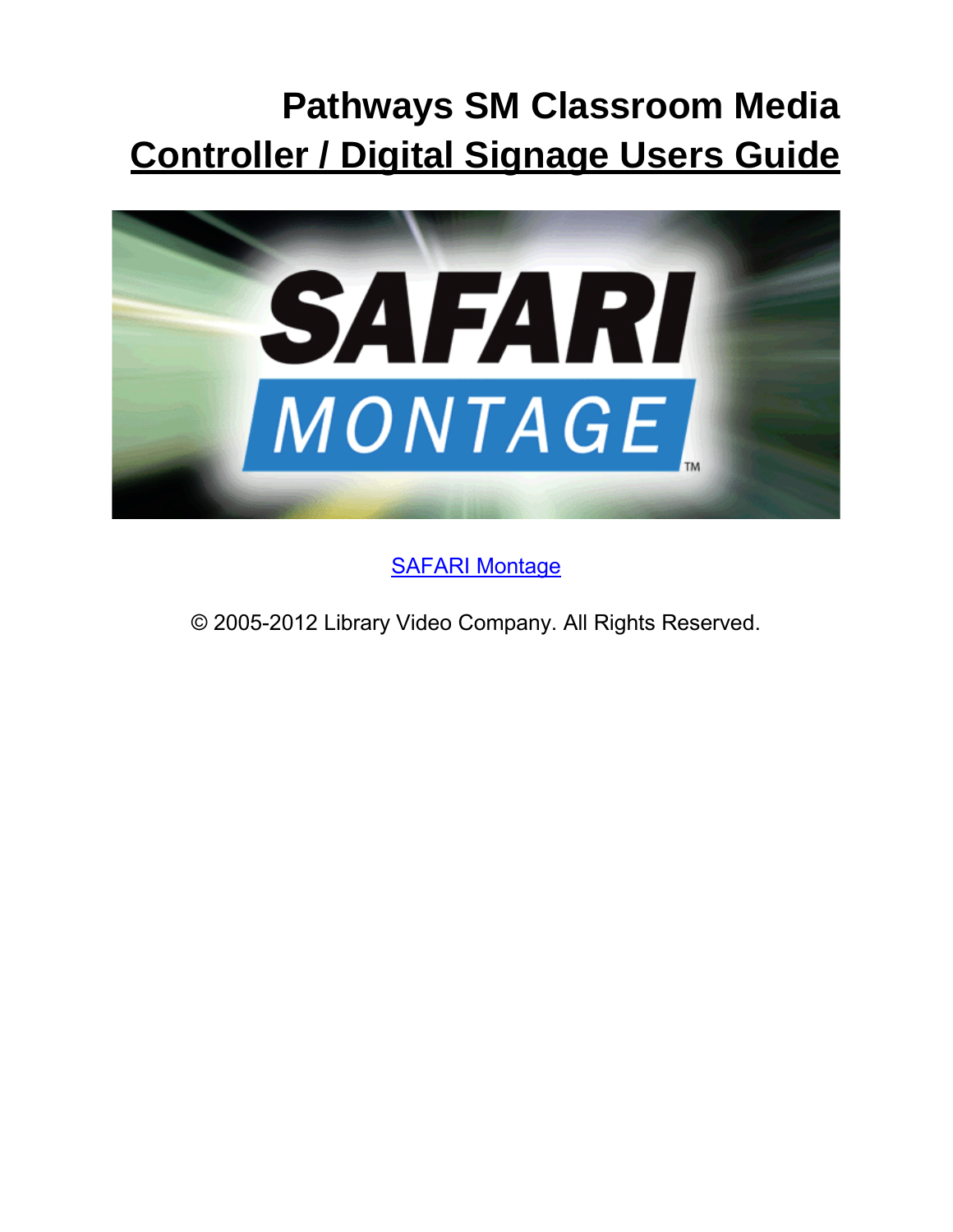# **Table of Contents**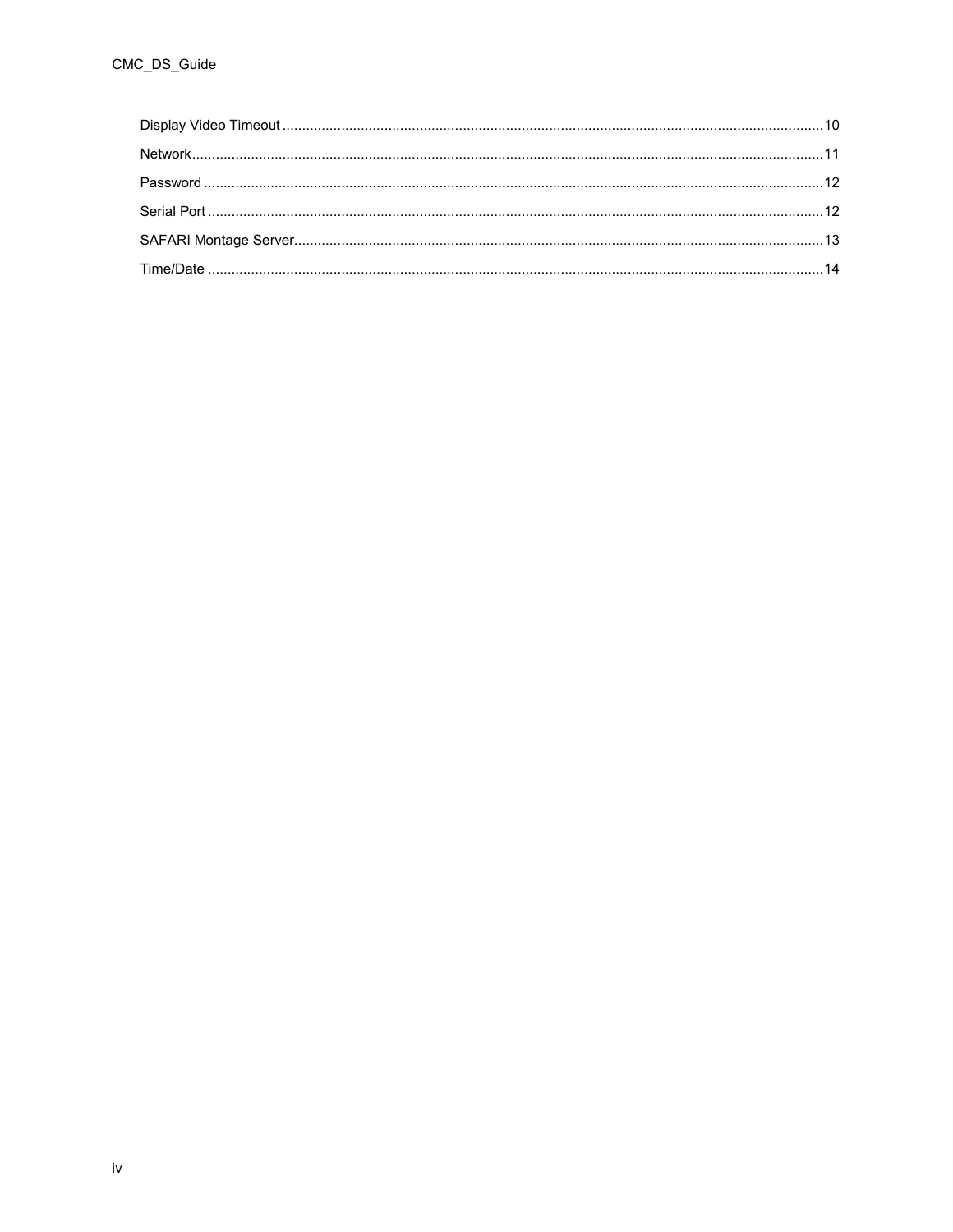# <span id="page-3-0"></span>**Pathways SM Classroom Media Controller / Digital Signage - Administrator**

# <span id="page-3-1"></span>**Overview**

The Pathways SM Classroom Media Controller (CMC)/Digital Signage (Kiosk) unit is an endpoint device that can be used for displaying continuous playback of local or external media to a display device. When configured as Digital Signage, the unit is capable of managing up to four (4) simultaneous media assets on a single display device. The unit supports H.264 file formats and streams from the SAFARI Montage Digital Encoders.



*CMC Landing Digital Signage (Kiosk) Landing*

All of the configurable elements are created, managed and controlled by the System Administrator and are addressed in the following sections:

# <span id="page-3-2"></span>**Classroom Media Controller / Digital Signage Control Elements**

Choose one of the following elements to learn more.

- **•** [Current View](#page-3-5)
- [Local Files](#page-5-5)
- [Playlist](#page-5-6)
- [Reboot / Shutdown](#page-9-5)
- [Ticker](#page-10-3)
- [Settings](#page-10-4)

# <span id="page-3-5"></span><span id="page-3-3"></span>**Current View**

#### <span id="page-3-4"></span>**Overview**

The Current View area is the default landing of the CMC / Digital Signage when accessing the web UI. Administrators can view a snapshot of what's currently being played, control the unit playback or view the output via a remote view (CMC mode only).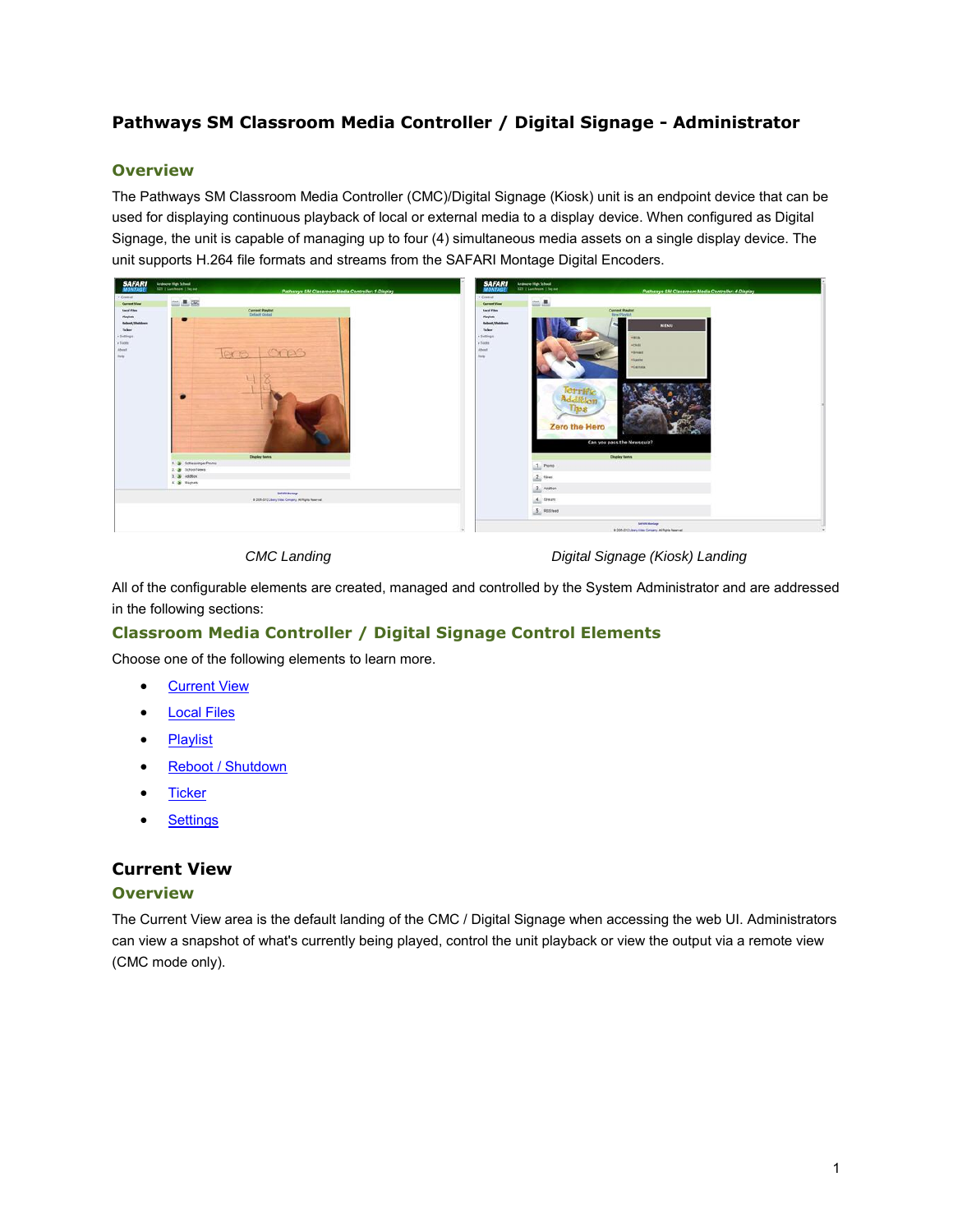

*CMC Current View Digital Signage Current View*

To access the Current View area, click on **Current View** from the left-hand navigation.

#### <span id="page-4-0"></span>**Current View Elements**

Choose one of the following elements to learn more.

- [Start / Stop](#page-4-1)
- [Control CMC](#page-4-2) (CMC only)

**START** 

- [Play](#page-4-3) (CMC only)
- [Full Screen Playback](#page-4-4) (Digital Signage only)

#### <span id="page-4-1"></span>**Start / Stop**

Clicking the **Start** ( )button will begin playback of the playlist, starting with the first playlist item.

Clicking the **Stop** ( )button will stop the playback of the playlist.

### <span id="page-4-2"></span>**Control CMC**

Clicking the **Control CMC** ( )button opens a remote view of what is playing from the CMC.

#### <span id="page-4-3"></span>**Play**

Clicking on the **Play** ( $\bullet$ ) icon will start playing the selected media asset item.

#### <span id="page-4-4"></span>**Full Screen Playback**

Clicking on a media asset number ( )will play the media asset full screen on the display device. The duration of this full screen playback is based on the settings made under **Settings** > **Display Video Timeout**.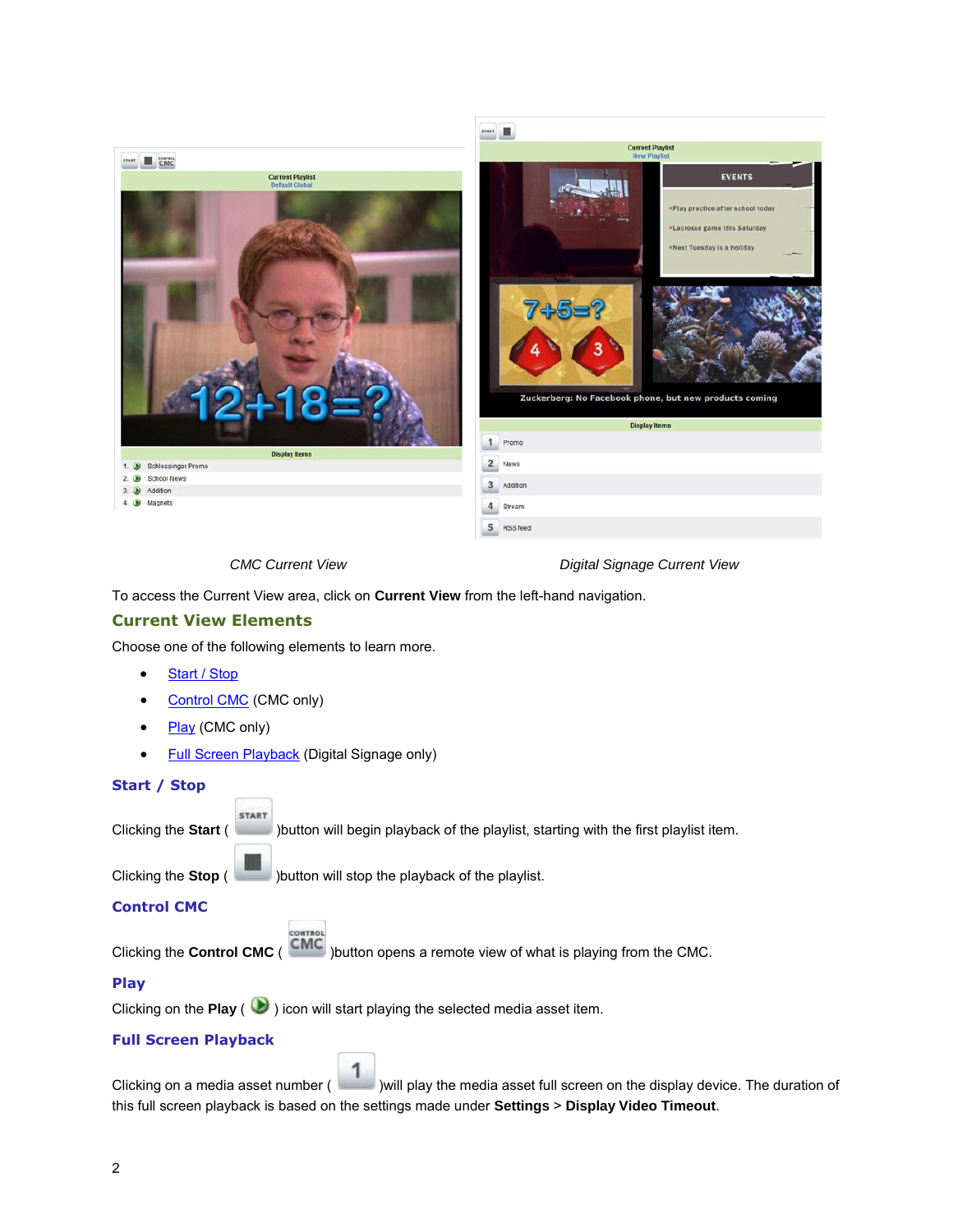# <span id="page-5-5"></span><span id="page-5-0"></span>**Local Files**

# <span id="page-5-1"></span>**Overview**

The Local Files area is where administrators will have the ability to upload and manage media assets for future use. These assets are stored locally and can be added to a playlist at anytime.

| <b>Local Files</b>                            |                    |               |
|-----------------------------------------------|--------------------|---------------|
| 20.1 GB of 131.7 GB used, 111.5 GB remaining. |                    |               |
| <b>Upload File</b>                            |                    |               |
| <b>File Name</b>                              | Size               |               |
| SchlessingerPromo2006.m4v                     | 94.2<br><b>MB</b>  | 等<br>DEL      |
| addition.m4v                                  | 177.10<br>MB       | ×<br>DEL      |
| magnets.m4v                                   | 182.6<br><b>MB</b> | $\frac{3}{2}$ |
| SchoolNews_H264_Adjusted_audio.mp4            | 6.8<br><b>MB</b>   | õ<br>DEL      |

*Local Files*

To access the Local Files area, click on **Local Files** from the left-hand navigation.

# <span id="page-5-2"></span>**Local Files Elements**

Choose one of the following elements to learn more.

- [Delete](#page-5-3)
- [Upload File](#page-5-4)

### <span id="page-5-3"></span>**Delete**

Clicking the **Delete** (  $_{\text{DEL}}$  )icon removes media assets from the Local Files area.

#### <span id="page-5-4"></span>**Upload File**

<span id="page-5-6"></span>Clicking the **Upload File** ( Upload File ) button allows administrators to add media assets to the Local Files area.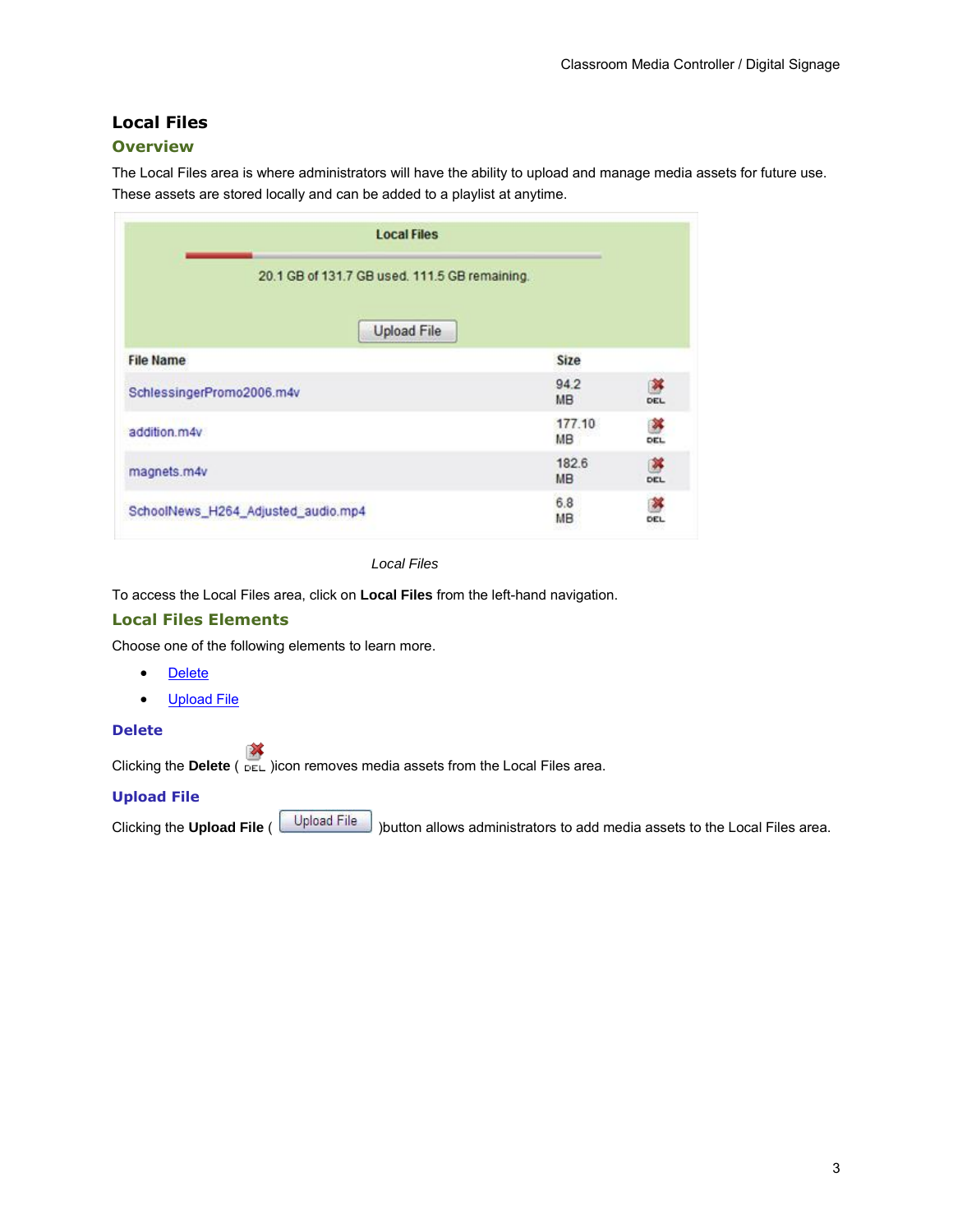# <span id="page-6-0"></span>**Playlist**

# <span id="page-6-1"></span>**Overview**

The Playlist area is where administrators will have the ability to create and manage CMC/Digital Signage playlists.

| Previous                |                                 |                            |                                  |                                                 |                                  |                                |
|-------------------------|---------------------------------|----------------------------|----------------------------------|-------------------------------------------------|----------------------------------|--------------------------------|
| Aug 27 (5)              | Aug 28 (5)                      | Aug 29 (5)                 | Aug 30 (5)                       | Aug 31 (5)                                      | Sep 1 (5)                        | Sep 2 (5)                      |
| Sep 3 (5)               | Sep 4 (5)                       | Sep 5 (5)                  | Sep 6 (5)                        | Sep 7 (5)                                       | Sep 8 (5)                        | Sep 9 (5)                      |
| Monday<br>Sep 10<br>(5) | <b>Tuesday</b><br>Sep 11<br>(5) | Wednesday<br>Sep 12<br>(5) | <b>Thursday</b><br>Sep 13<br>(5) | Friday<br>Sep 14<br>$\left(\overline{5}\right)$ | Saturday<br><b>Sep 15</b><br>(5) | <b>Sunday</b><br>Sep 16<br>(5) |
| Sep 17 (5)              | Sep 18 (5)                      | Sep 19 (5)                 | Sep 20 (5)                       | Sep 21 (5)                                      | Sep 22 (5)                       | Sep 23 (5)                     |
| Sep 24 (5)              | Sep 25 (5)                      | Sep 26 (5)                 | Sep 27 (5)                       | Sep 28 (5)                                      | Sep 29 (5)                       | Sep 30 (5)                     |

#### New Playlist | Old Playlists

|          |                | <b>Playlists</b><br>Wednesday Sep 12, 2012 |                                     |        |          |  |
|----------|----------------|--------------------------------------------|-------------------------------------|--------|----------|--|
|          | <b>Name</b>    | <b>Type</b>                                | Time                                | Repeat |          |  |
| $\Omega$ | Default Global | 1-Display                                  | Default Global                      | daily  | Action • |  |
|          | Equal          |                                            | 4-Display: Equal 1:00 pm to 1:30 pm | daily  | Action - |  |
|          | Large Top      | 4-Display: Top                             | 2:00 pm to 2:30 pm                  | daily  | Action - |  |
|          | Large Left     | 4-Display: Left                            | 3:00 pm to 3:30 pm                  | daily  | Action - |  |
|          | <b>CMC</b>     | 1-Display                                  | 4:00 pm to 4:30 pm                  | daily  | Action   |  |

#### *Playlist*

To access the Playlist area, click on **Playlist** from the left-hand navigation.

#### <span id="page-6-2"></span>**Playlist Elements**

Choose one of the following elements to learn more.

- [New Playlist](#page-6-4)
- [Old Playlist](#page-9-0)
- [Playlist Actions](#page-9-1)

#### <span id="page-6-4"></span><span id="page-6-3"></span>**New Playlist**

Clicking the New Playlist link allows Administrators to create new playlists. To create new playlists, perform the following:

1. Click on the **New Playlist** link to access the **Playlist Settings** screen.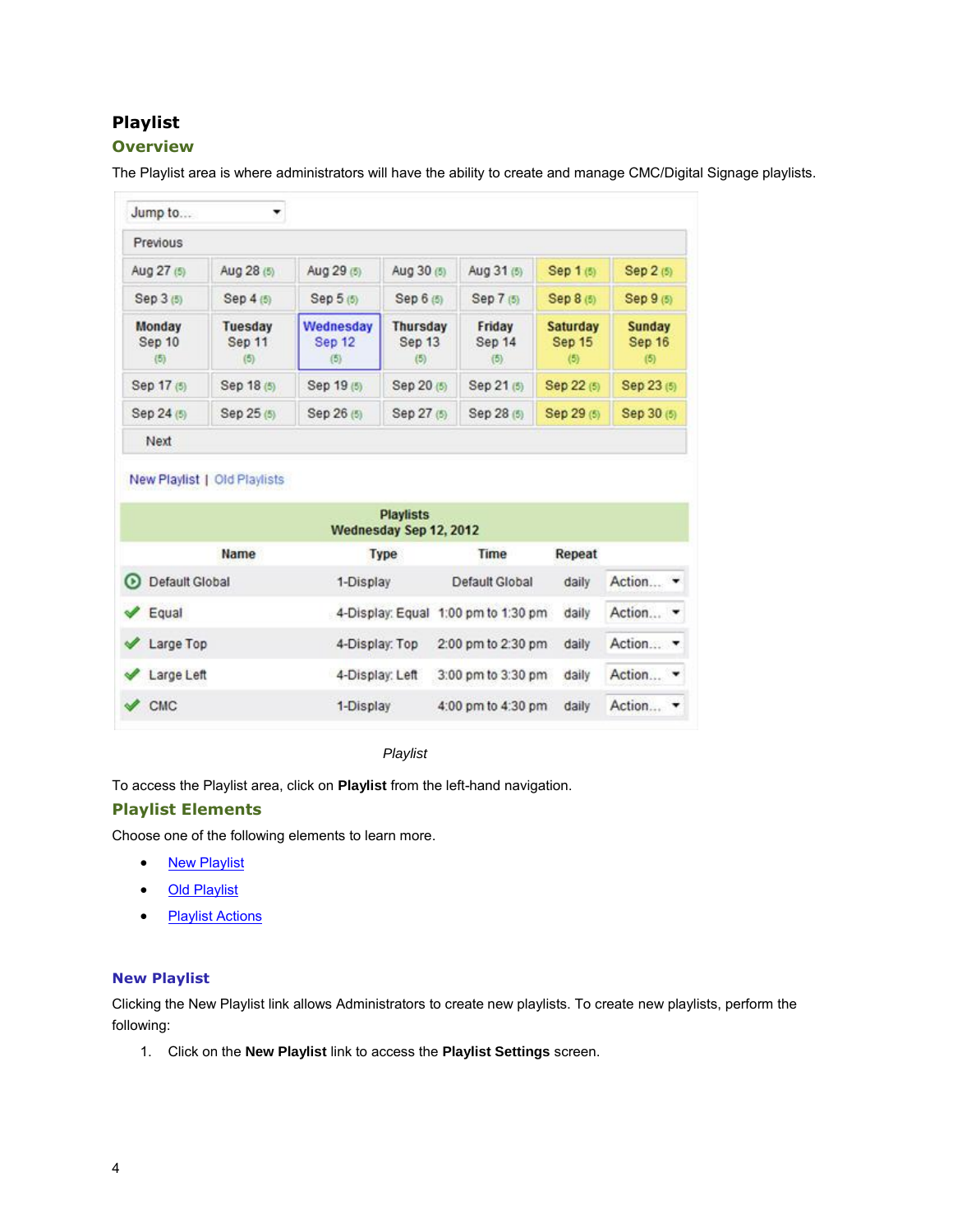|                       | <b>Settings</b>                                                                                    |   |                |
|-----------------------|----------------------------------------------------------------------------------------------------|---|----------------|
| Active:               | n                                                                                                  |   |                |
| <b>Playlist Name:</b> | <b>New Playlist</b>                                                                                |   |                |
|                       | Display Layout: 1-Display (CMC)                                                                    | ۰ |                |
| Date:                 |                                                                                                    |   |                |
|                       | $\rm g$<br>$12012 -$<br>112<br>$\pi$<br>$\mathcal{R}$<br>Repeating Off<br>$\overline{\phantom{a}}$ |   |                |
|                       | $-12$ $-12$ 2012 $-$<br>$\overline{9}$                                                             |   |                |
| Time:                 |                                                                                                    |   |                |
|                       | $\mathbf{0}$<br>$\star$ AM $\star$<br>00<br>R<br>$\omega$<br>to                                    |   |                |
|                       | $-00$ $-AM$ $-$<br>$\mathbf 0$                                                                     |   |                |
|                       |                                                                                                    |   | Save<br>Cancel |

*New Playlist Settings*

- 2. Enable/Disable the playlist by checking/unchecking the **Active** checkbox.
- 3. Enter a name for the playlist in the **Playlist Name** field.
- 4. Select the layout for the playlist from the **Display Layout** drop down. Available layouts are as follows:
	- o 1-Display (CMC)
	- o 4-Display (Kiosk): Equal size video
	- o 4-Display (Kiosk): Large Video Top
	- o 4-Display (Kiosk): Large Video Left

**Note:** The unit will reboot when switching between 1-Display mode and 4-Display mode.

- 5. Enable and select a specific date range and playback frequency if required.
- 6. Enable and select a specific time range for the playlist to run if required.
- 7. Click on the **Save** button and continue to adding the items to display.
- 8. Enter a name for the item to be displayed, select the item to display from the drop down and click on the **Add** button.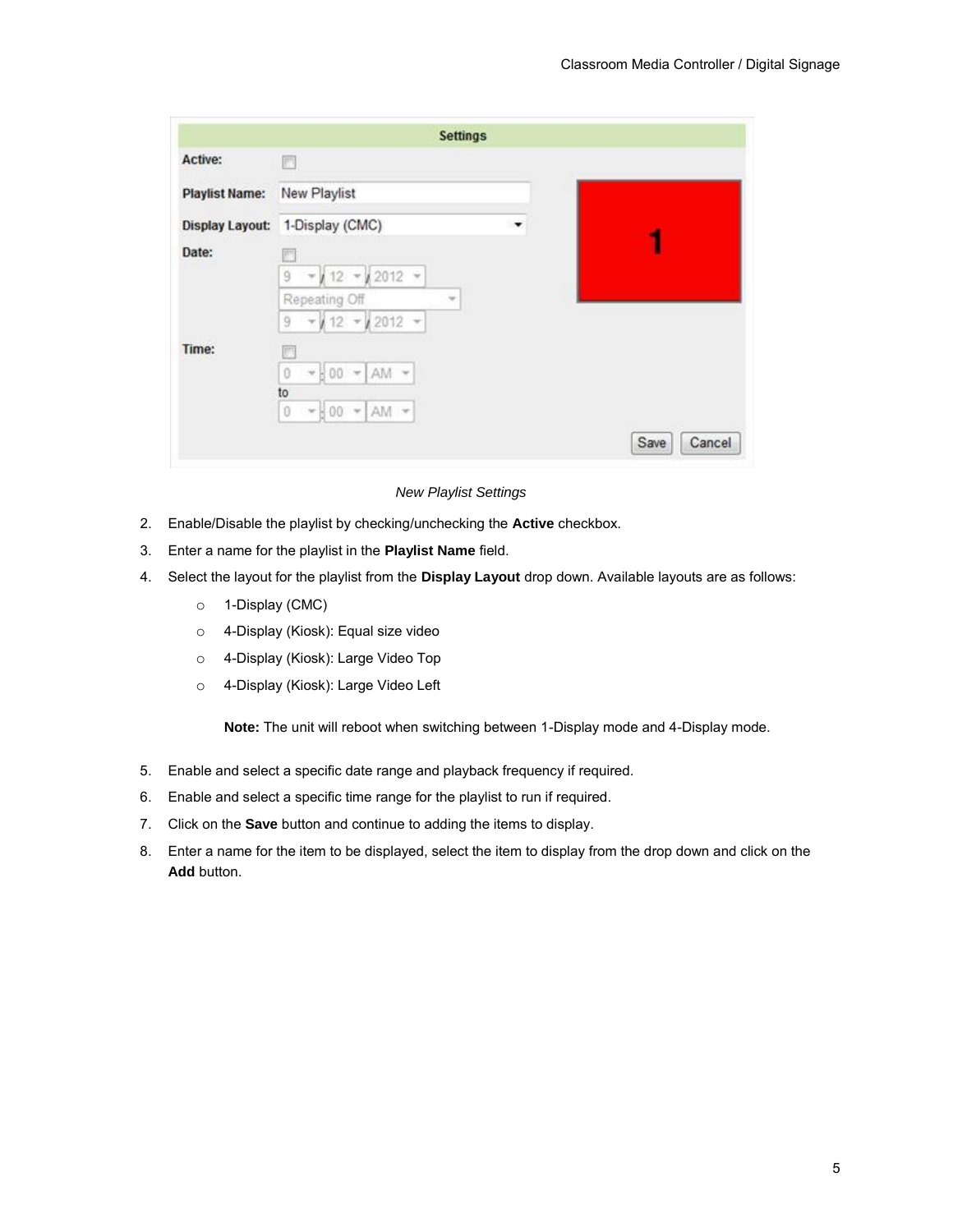|                       |                                                                 | <b>Settings</b>                                                                                                                                                                             |                       |
|-----------------------|-----------------------------------------------------------------|---------------------------------------------------------------------------------------------------------------------------------------------------------------------------------------------|-----------------------|
| <b>Active:</b>        | $\blacktriangledown$                                            |                                                                                                                                                                                             |                       |
| <b>Playlist Name:</b> | New Playlist                                                    |                                                                                                                                                                                             |                       |
|                       | Display Layout: 1-Display (CMC)                                 |                                                                                                                                                                                             |                       |
| Date:                 | 12<br>9<br>Daily<br>12<br>9                                     | $-12012 -$<br>v<br>12012                                                                                                                                                                    |                       |
| Time:                 | ö<br>00<br>$\tau$<br>to<br>0<br><b>HOO</b><br>$\mathbf{v}$<br>v | AM -<br>AM -                                                                                                                                                                                | <b>Save</b><br>Cancel |
|                       |                                                                 | <b>Display Items</b>                                                                                                                                                                        |                       |
|                       | <b>Enter Media Name</b>                                         | Add<br>Upload New Local File<br>N<br><b>Upload New Local File</b><br><b>New URL</b><br>--<br>SchlessingerPromo2006.m4v<br>SchoolNews_H264_Adjusted_audio.mp4<br>addition.m4v<br>magnets.m4v | Rights Reserved.      |

*New Playlist Display Items*

- 9. Use one of the three methods below when adding media assets to the playlist.
	- o Selecting **Upload New Local File** allows the administrator to upload a media asset to the playlist. The uploaded file will be stored in the **Local Files** area for future use.
	- o Selecting **New URL** allows the administrator to add a streaming media asset to the playlist.

|                            | <b>Playlist Item Media</b>                                                         |   |
|----------------------------|------------------------------------------------------------------------------------|---|
| <b>Description: Stream</b> |                                                                                    | × |
|                            |                                                                                    |   |
| <b>Media URL:</b>          | <b>Enter media URL</b><br>Example - rtsp:// <encoder address="">/stream1</encoder> | × |
|                            |                                                                                    |   |
|                            | Cancel<br>Save                                                                     |   |

*Playlist Stream*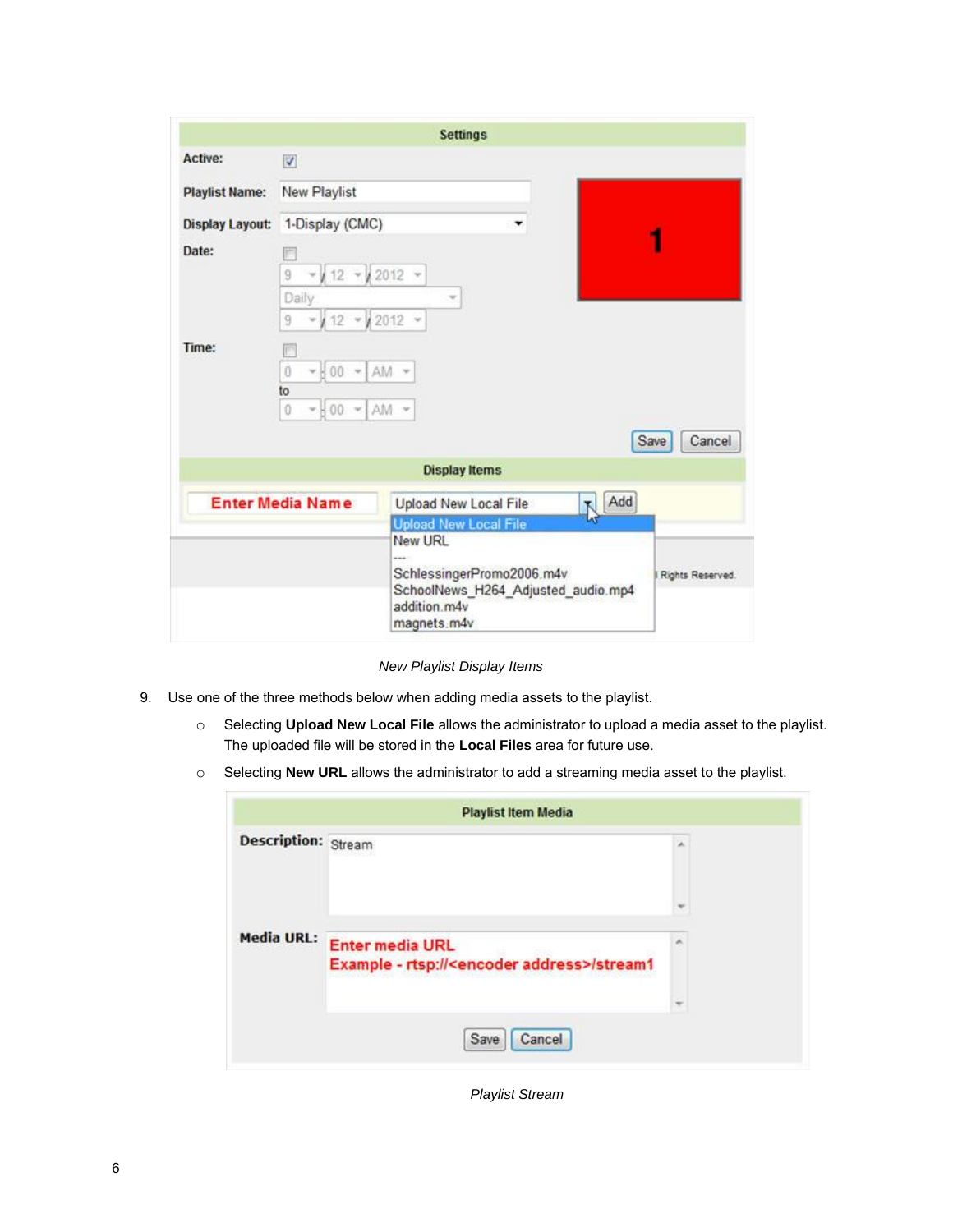- o Select a file already uploaded to as a Local File from the drop down list.
- 10. Click on the **Save** button to save the playlist. Click on **Playlists** from the left-hand navigation to return to the Playlist area to see the newly created playlist listed.

#### <span id="page-9-0"></span>**Old Playlist**

Clicking to the **Old Playlist** link allows Administrator to re-purpose previously used Playlists. Clicking on the **Action** drop down provides the ability to edit or delete the old playlists.

#### <span id="page-9-1"></span>**Playlist Actions**

Clicking on the **Action** drop down gives the administrator the ability to edit or delete playlists.

- **[Edit](#page-9-6)**
- **[Delete](#page-9-7)**

#### <span id="page-9-6"></span>**Edit**

Selecting **Edit** will access the details of the playlist. When finished making edits, click on the **Save** button.

#### <span id="page-9-7"></span>**Delete**

<span id="page-9-5"></span>Selecting **Delete** removes the playlist.

# <span id="page-9-2"></span>**Reboot/Shutdown**

#### <span id="page-9-3"></span>**Overview**

Selecting **Reboot/Shutdown** from the left-navigation gives Administration control over the CMC's run status.

Reboot, shut down or reset to factory defaults.



#### *Reboot / Shutdown Control*

To access the controls for rebooting or shutting down the CMC, click on **Reboot/Shutdown** from the left-hand navigation.

#### <span id="page-9-4"></span>**Reboot/Shutdown Elements**

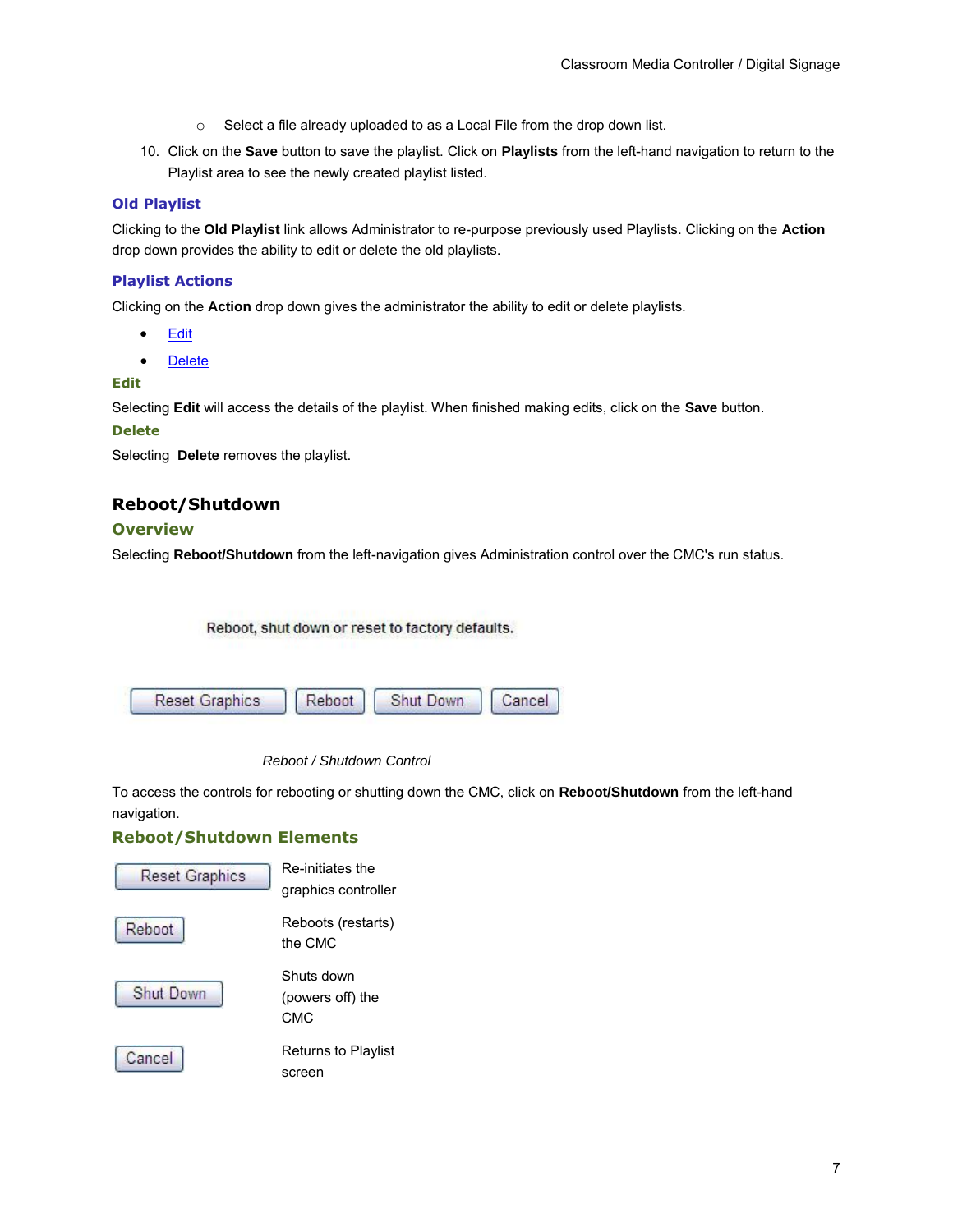# <span id="page-10-3"></span><span id="page-10-0"></span>**Ticker**

# <span id="page-10-1"></span>**Overview**

Selecting **Ticker** from the left-navigation gives Administration the ability to input, start and stop Ticker Text (scrolling). When started, the Ticker will appear at the bottom of the CMC's output.

| <b>Set Ticker Display</b>                                                                                                                |                                |                     |
|------------------------------------------------------------------------------------------------------------------------------------------|--------------------------------|---------------------|
| Welcome to the SAFARI Montage!                                                                                                           |                                |                     |
|                                                                                                                                          |                                |                     |
| Enter =date to display the date in the format: Month/Day/4-Digit Year<br>Enter =time to display the time in the format: Hour:Minute AMPM |                                |                     |
| Example                                                                                                                                  |                                |                     |
| Today's Date is =date and the current time is =time.                                                                                     |                                |                     |
|                                                                                                                                          |                                |                     |
|                                                                                                                                          |                                | Dr. Joe A. Hairston |
|                                                                                                                                          |                                |                     |
| Save<br>Cancel                                                                                                                           | Superintendent                 |                     |
|                                                                                                                                          | Welcome to the SAFARI Montage! |                     |

*Ticker Text Control Ticker Text Example*

To access the controls for entering, starting and stopping Ticker Text, click on **Ticker** from the left-hand navigation.

# <span id="page-10-2"></span>**Ticker Elements**



Starts the Ticker Text



Stops the Ticker Text



Saves the entered Ticker Text for future use

<span id="page-10-4"></span>

Returns to Playlist screen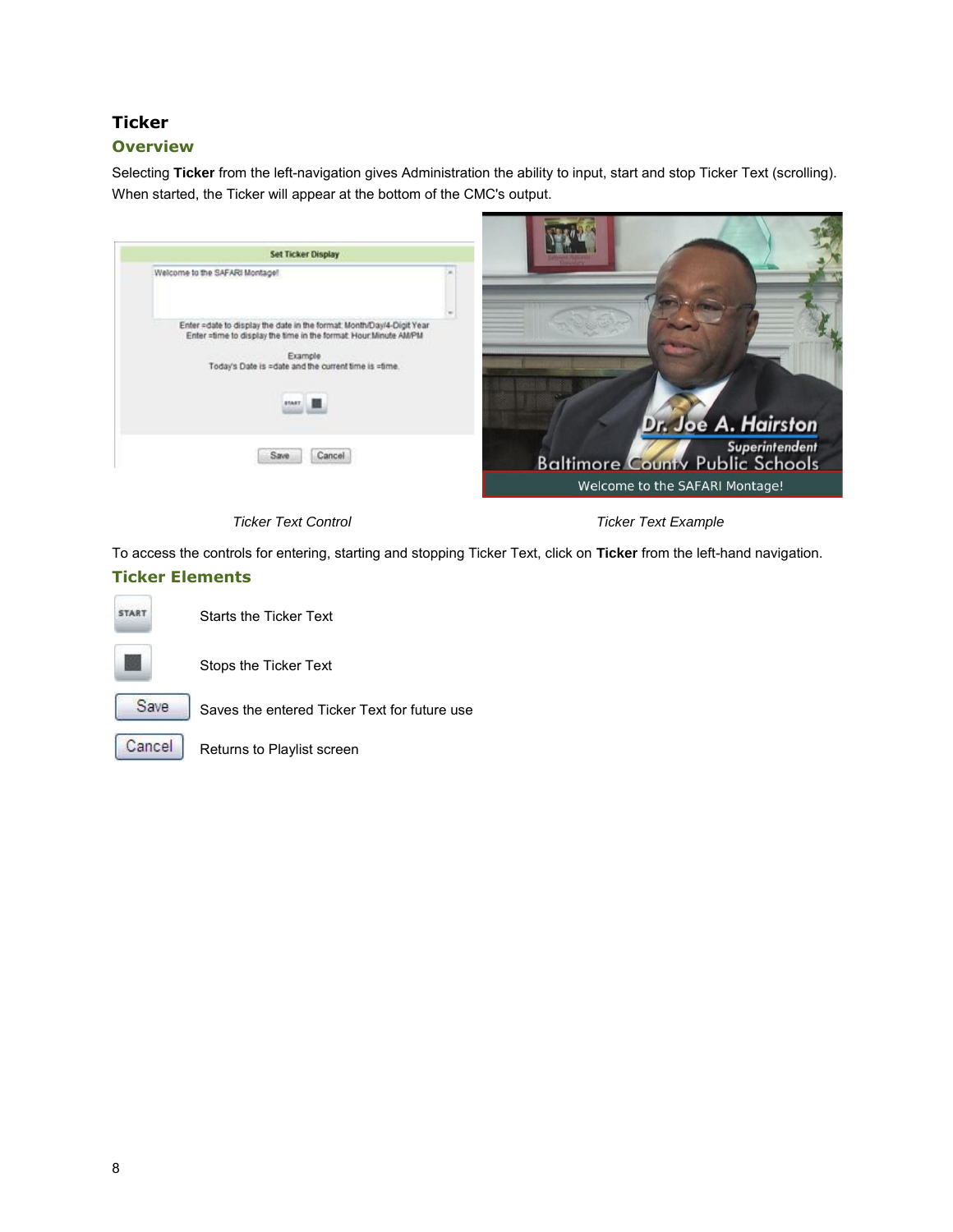# <span id="page-11-0"></span>**Settings**

# <span id="page-11-1"></span>**Overview**

In the Settings section, Administrators have volume control, edit network setting, configure the serial port, associate a SAFARI Montage server or change the date and time.

All of the settings are managed and controlled by the System Administrator and are addressed below:

#### <span id="page-11-2"></span>**Settings Elements**

- [Audio Volume](#page-11-3)
- [Default Kiosk RSS Feed](#page-11-4)
- [Display Numbering](#page-11-5)
- [Display Video Timeout](#page-12-1)
- [Network](file:///Z:/SAFARI_Montage/Help/Pathways/CMC/network)
- [Password](#page-13-1)
- [Serial Port](#page-14-1)
- [SAFARI Montage Server](file:///Z:/SAFARI_Montage/Help/Pathways/CMC/sm_server)
- [Time/Date](file:///Z:/SAFARI_Montage/Help/Pathways/CMC/time_date)

#### <span id="page-11-3"></span>**Audio Volume**

Clicking on **Audio Volume** allows administrators to adjust the volume coming out of the CMC audio port.

| Adjust audio volume to the desired level. |
|-------------------------------------------|
|                                           |
|                                           |

#### <span id="page-11-4"></span>**Default Kiosk RSS Feed**

Clicking on **Default Kiosk RSS Feed** allows administrators to set a RRS feed that will always run when no RSS feed has been set in a playlist.

<span id="page-11-5"></span>

| RSS:         |                                                                                                                                                                                                                                           |
|--------------|-------------------------------------------------------------------------------------------------------------------------------------------------------------------------------------------------------------------------------------------|
| <b>HTML:</b> |                                                                                                                                                                                                                                           |
|              | To display an RSS feed that is not an HTML page, use RSS.<br>To display an HTML formatted page that is not an RSS feed, use HTML.<br>Leave both entries blank for no display.<br>Default HTML: http://localhost/resources/feedsample.html |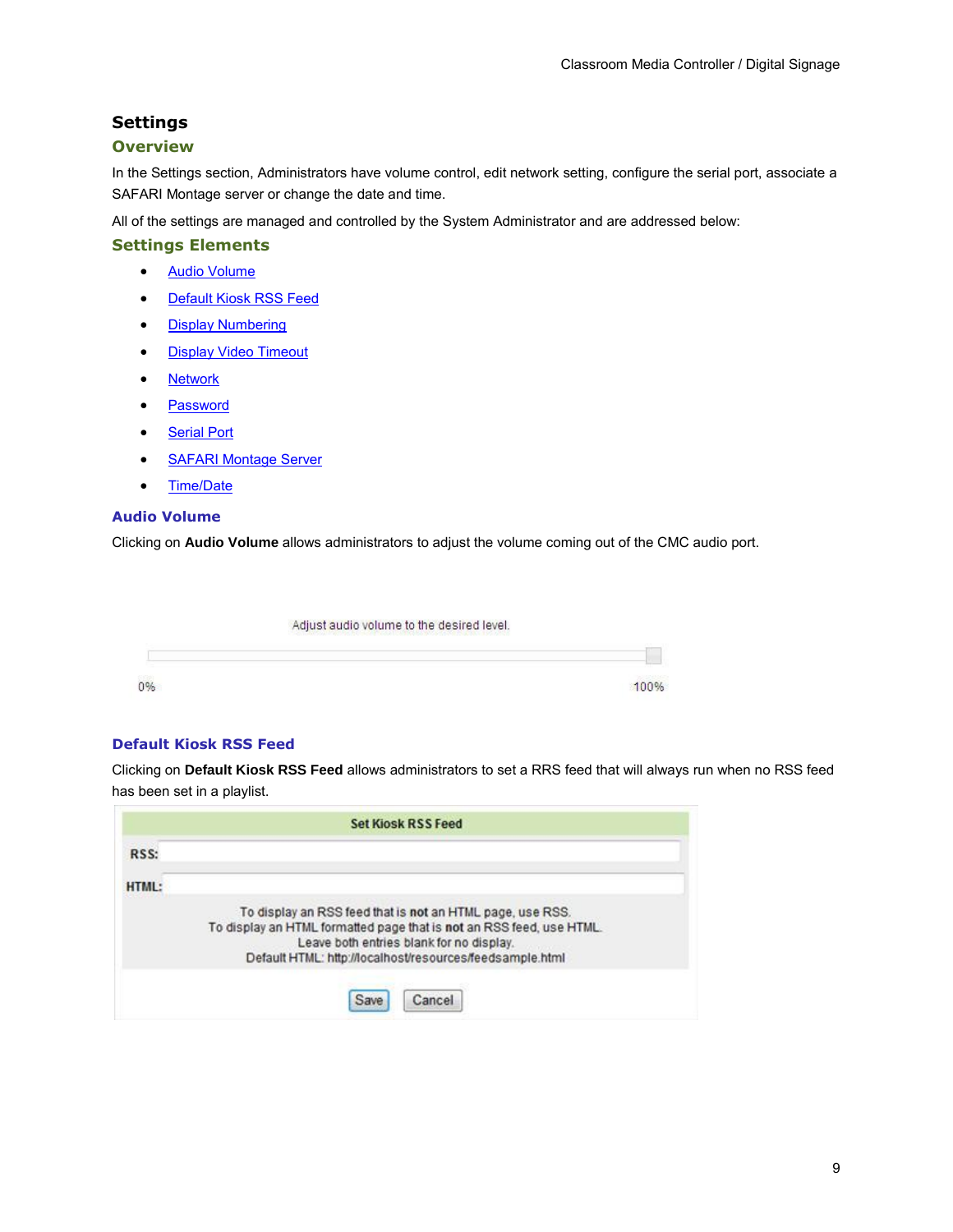#### <span id="page-12-0"></span>**Display Numbering**

Clicking on **Display Numbering** allows administrators to set how the numbering of the four video quadrants will appear when viewing.



#### <span id="page-12-1"></span>**Display Video Timeout**

Clicking on **Display Video Timeout** allows administrators to change the behavior of a video selected for full screen playback.

| <b>Set Video Selection Behavior</b>                                                                                                        |  |
|--------------------------------------------------------------------------------------------------------------------------------------------|--|
| Play the selected video to the end and return to four quadrant display. If the video is a<br>continuous stream, it will play continuously. |  |
| Play the selected video in a continuous loop. The kiosk will not return to four quadrant display<br>automatically.                         |  |
| . Play the selected video for a fixed interval before reverting back to the four quadrant display.                                         |  |
|                                                                                                                                            |  |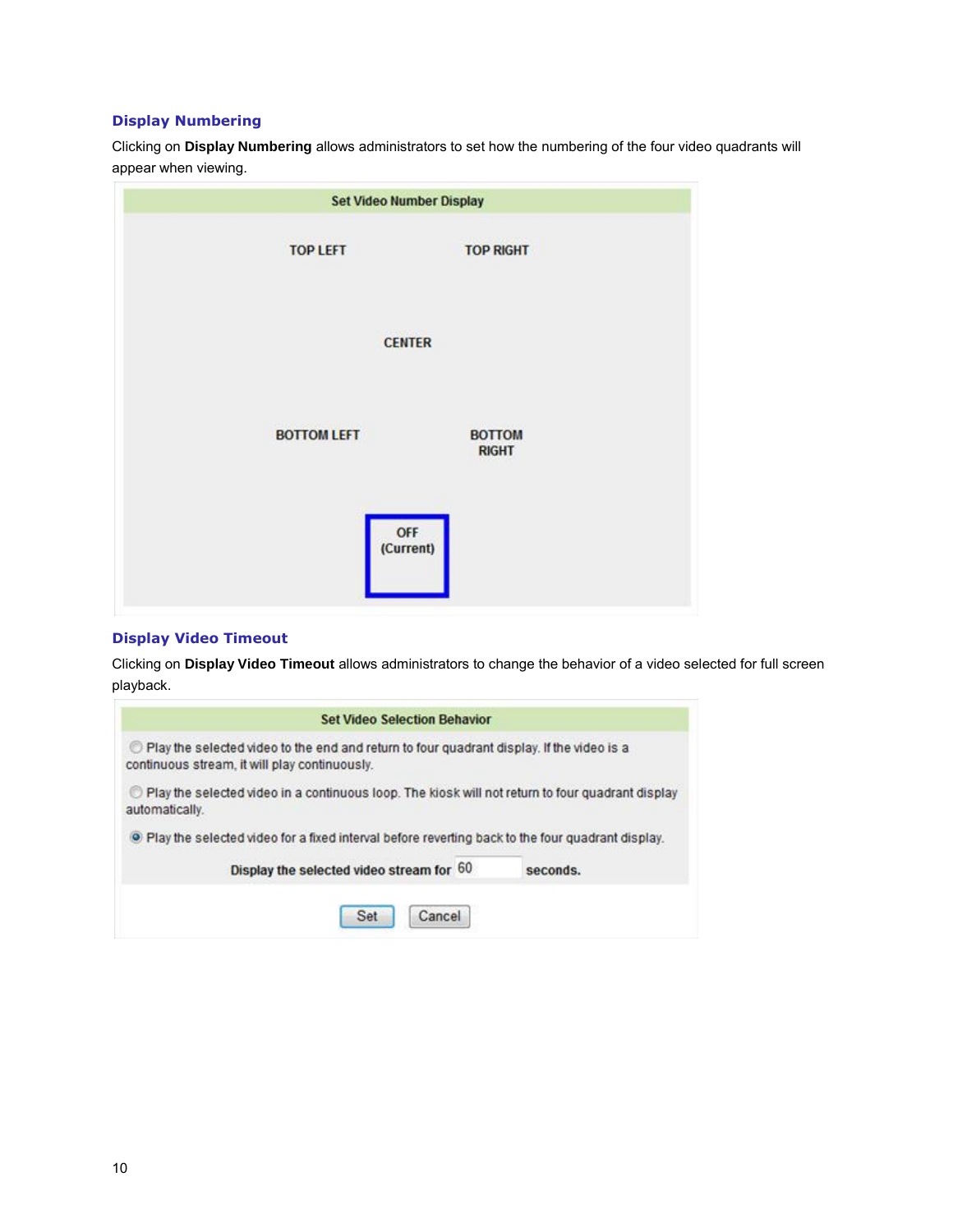# <span id="page-13-0"></span>**Network**

Clicking on **Network** allows administrators enter and edit network configuration settings. The CMC will require a reboot for the setting to be applied.

<span id="page-13-1"></span>

|                                   |                   | <b>Network Information</b>                               |  |  |
|-----------------------------------|-------------------|----------------------------------------------------------|--|--|
| <b>Description:</b>               | 525               |                                                          |  |  |
| Hostname:                         |                   | cmc525.wyn.lvc.com                                       |  |  |
| Interface Name: re0               |                   |                                                          |  |  |
| <b>MAC Address:</b>               | 38:60:77:3c:c5:ad |                                                          |  |  |
| Status:                           | link up           |                                                          |  |  |
| Speed:                            | 1000baseTX        |                                                          |  |  |
| Duplex:                           | full-duplex       |                                                          |  |  |
|                                   |                   | <b>Network Settings</b>                                  |  |  |
| <b>Description:</b>               |                   | 525                                                      |  |  |
| <b>Override Hostname:</b>         |                   | Communications between servers will use IP address only. |  |  |
| Hostname:                         |                   | cmc525.wyn.lvc.com                                       |  |  |
| Web Proxy (if required):          |                   |                                                          |  |  |
| <b>SMTP Server (if required):</b> |                   | 127.0.0.1                                                |  |  |
| DHCP:                             |                   | 同                                                        |  |  |
| <b>IP Address:</b>                |                   | 172.20.50.71                                             |  |  |
| Netmask:                          |                   | 255.255.255.0                                            |  |  |
| Gateway:                          |                   | 172.20.50.1                                              |  |  |
| <b>DNS 1:</b>                     |                   | 172.20.1.55                                              |  |  |
| <b>DNS 2:</b>                     |                   | 172.20.1.44                                              |  |  |
|                                   |                   | Cancel<br>Set                                            |  |  |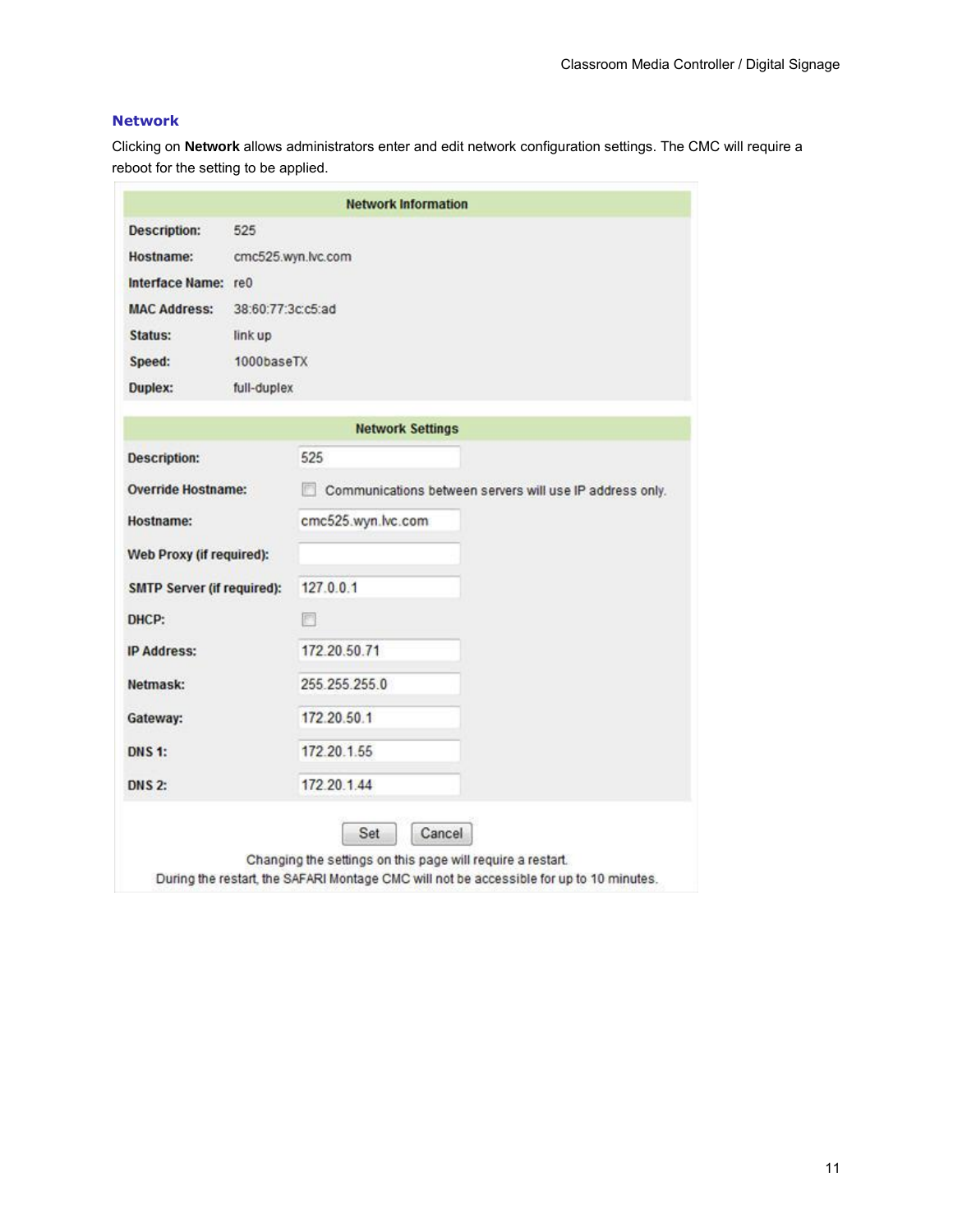#### <span id="page-14-0"></span>**Password**

Clicking on **Password** allows administrators to set a password to prevent unauthorized modifications of the CMC.

|                       | A password may be set here to prevent the unauthorized modification of the SAFARI Montage<br>CMC configuration. If you set it to be blank, no password will be required. |
|-----------------------|--------------------------------------------------------------------------------------------------------------------------------------------------------------------------|
| New Password:         |                                                                                                                                                                          |
| Confirm New Password: |                                                                                                                                                                          |
|                       | Cancel<br>Set                                                                                                                                                            |
|                       | If the password becomes lost, please refer to SAFARI for help 'un-locking' the unit.                                                                                     |

# <span id="page-14-1"></span>**Serial Port**

m

Clicking on **Serial Port** allows administrators to configure the serial port for communications with attached devices that can be controlled via Pathways SM.

|                      |                   | <b>Serial Port Configuration</b> |
|----------------------|-------------------|----------------------------------|
| <b>Serial Port:</b>  | cuad <sub>0</sub> | ▼                                |
| <b>Baud Rate:</b>    | 115200            | ٠                                |
| Data bits:           | 8                 | ۰                                |
| Parity:              | None              | ۰                                |
| <b>Stop bits:</b>    | 1                 | ۰                                |
| <b>Flow Control:</b> | None              | $\overline{\phantom{a}}$         |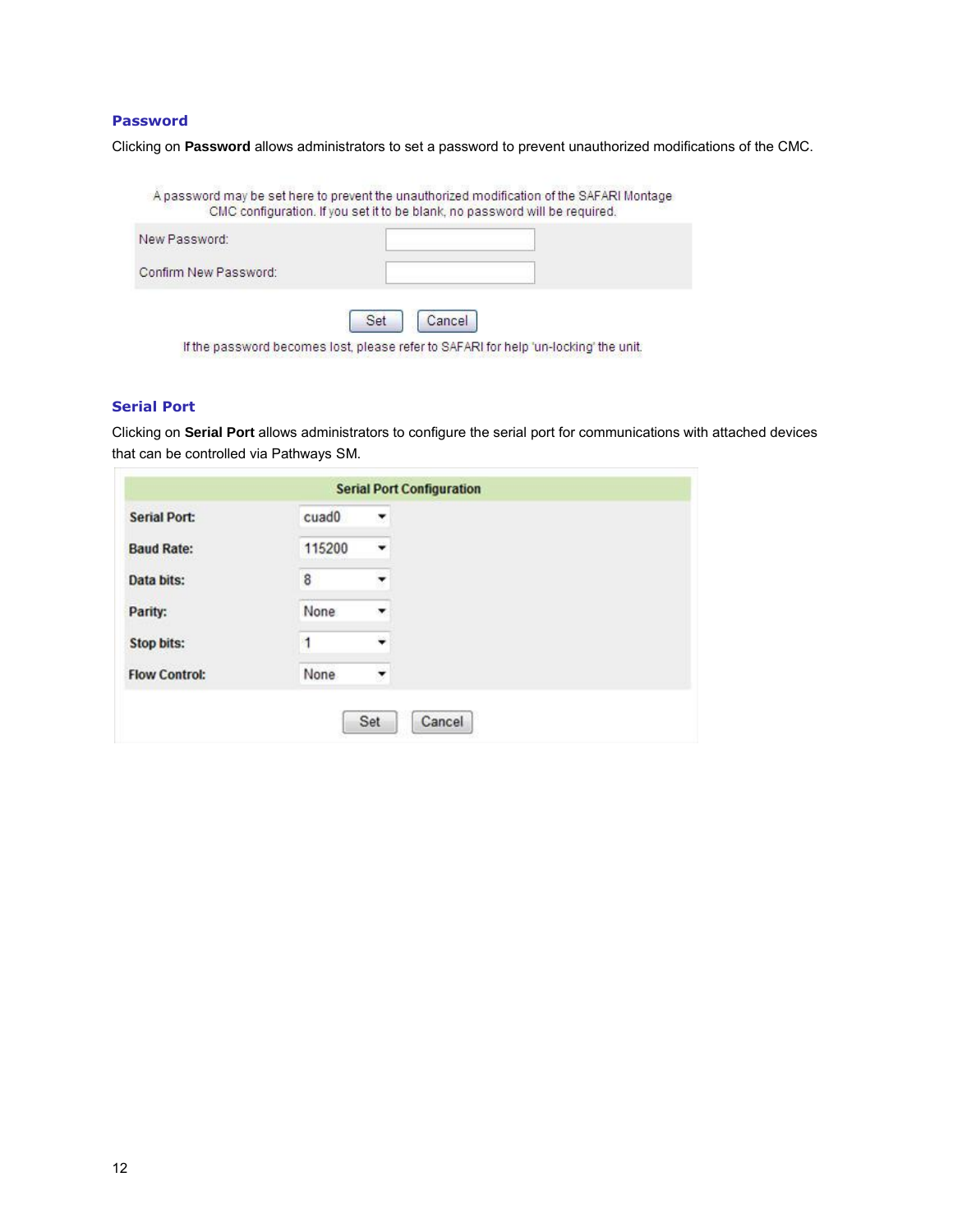#### <span id="page-15-0"></span>**SAFARI Montage Server**

Clicking on **SAFARI Montage Server** allows administrators to associate a SAFARI Montage server with the CMC for use within Pathways SM. Choose a SAFARI Montage server from the list provided or enter the address (IP or FQDN) of the SAFARI Montage server and click on the **Set** button.

|         | SAFARI Montage - 003070<br>flame.wyn.lvc.com<br>172.20.50.161                |
|---------|------------------------------------------------------------------------------|
| Ø       | SAFARI Montage - 005017<br>model.wyn.lvc.com<br>172.20.50.185                |
| o       | SAFARI Montage - 000570<br>devray.wyn.lvc.com<br>172.20.50.173               |
| O       | SAFARI Montage - 004952<br>SAFARI032Montage032-032004952<br>172,20,50,91     |
| 6       | SAFARI Montage - 000000<br>devcontent.wyn.lvc.com<br>172.20.50.159           |
| ∩       | SAFARI Montage - 005870<br>SAFARI032Montage032-032005870<br>172, 20, 50, 134 |
| ◎       | scimitar.wyn.lvc.com<br>172.20.50.199                                        |
| $\circ$ | <b>Manual SAFARI Montage server entry</b>                                    |